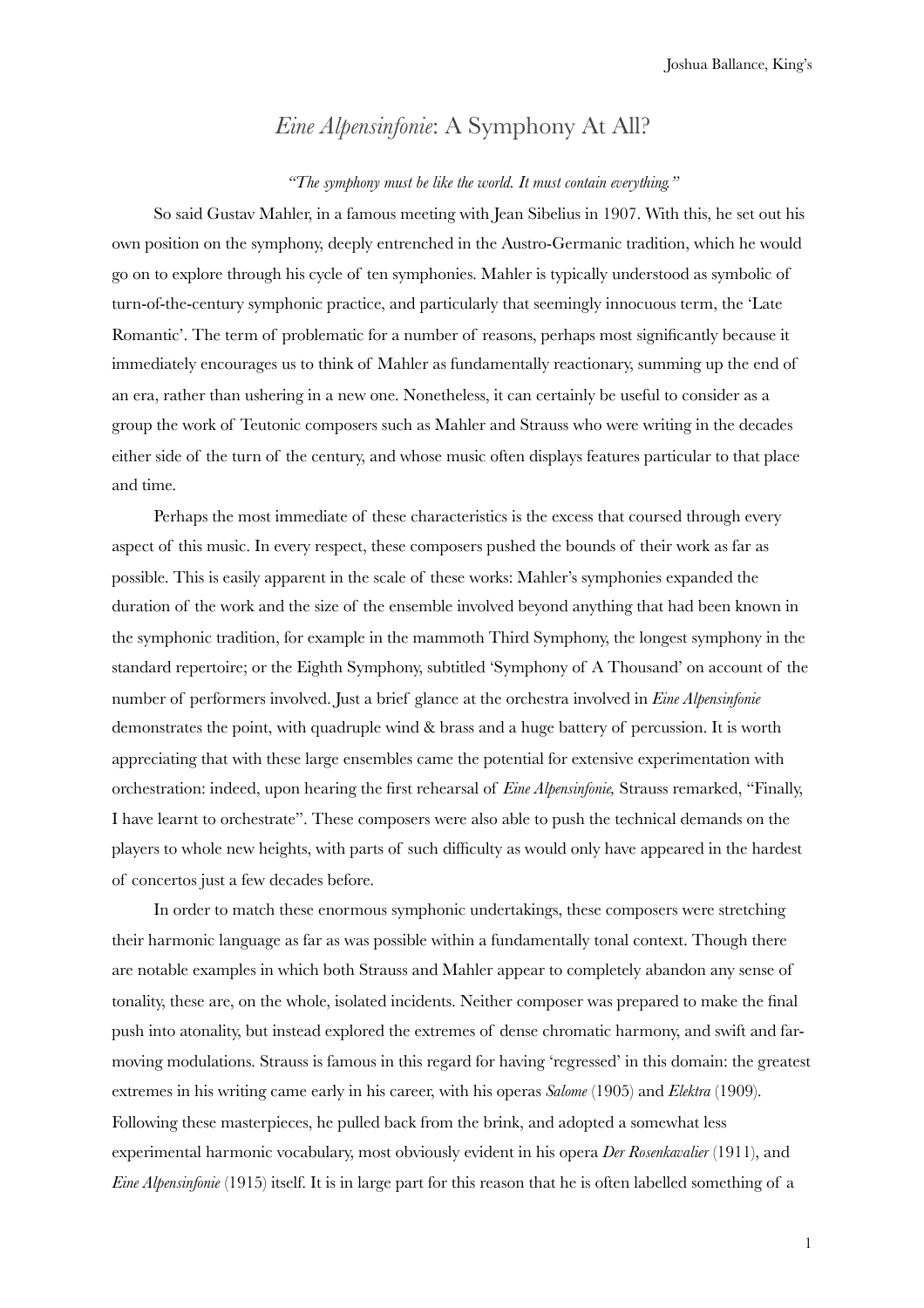Joshua Ballance, King's

conservative, though this has tended to be at the hands of scholars more interested in championing the developments towards atonality achieved by Schoenberg and the Second Viennese School, and who have adopted something of a teleological view of music history, celebrating only those who were willing to push the bounds of music as far as was possible.

As early as 1849, Wagner had proclaimed that "the last symphony has already been written": in his eyes, Beethoven's Ninth had concluded the life of the genre. Indeed, it is worth asking what the position of the symphony was at the turn of the twentieth century, and whether it really was 'dead', as Wagner had suggested. It is certainly the case that there was a degree to which the symphony was understood as conservative, traditional, even old-fashioned. However, with this, at least from some perspectives, came a degree of prestige surrounding the genre: a composer's first symphony would have been understood as something of a statement. Nonetheless, there remains a question as to whether composers were doing anything to advance the genre more than just general elements of their music: they were certainly longer and more chromatic, but was anything changing for the symphony itself? To answer this, we need to attempt a definition of the symphony at the turn of the century; or, at least, we need to establish what were considered the essential characteristics of a symphony.

Possibly the most crucial feature was the composer's engagement with particular forms, both on an overall and movement-by-movement level. It was in large part the prestige in which these forms (primarily, of course, the so-called 'sonata form') were held that elevated the status of the symphony above all other genres. It is worth acknowledging that by this stage, scholars like Marx and Czerny had codified 'sonata form', and there was an understood academic definition of what the form should entail. Likewise, a fairly strict set of expectations surrounded the layout of the symphony: typically, it would be in four movements: a large first movement in sonata form, then a slow movement, a scherzo & trio, and then a finale, often in rondo form. A crucial part of the sonata, and thus the symphonic, process was the coordinated (or intentionally uncoordinated) articulation of harmony, thematic material, and texture. Thus, new melodic material would typically be presented in a new key, and within a new textural setting. Unsurprisingly, given the harmonic freedom of turn-of-the-century composers, these forms were treated in a much more fluid and complex manner than earlier composers had employed, but nonetheless, composers like Brahms and Mahler wrote their symphonies in the knowledge of, and often actively in dialogue with, codified expectations of symphonic practice.

Finally then, we are prepared to consider the title question of this essay: to what extent is *Eine Alpensinfonie* a symphony at all? Superficially, insofar as this work is a large piece for a big orchestra, it would seem similar to the symphonic tradition, which tended to operate at the extremes of available instrumentation and duration, whatever the stylistic period. However, on the face of it, its throughcomposed form, subdivided into 22 smaller sections, does not appear symphonic at all: even Mahler,

2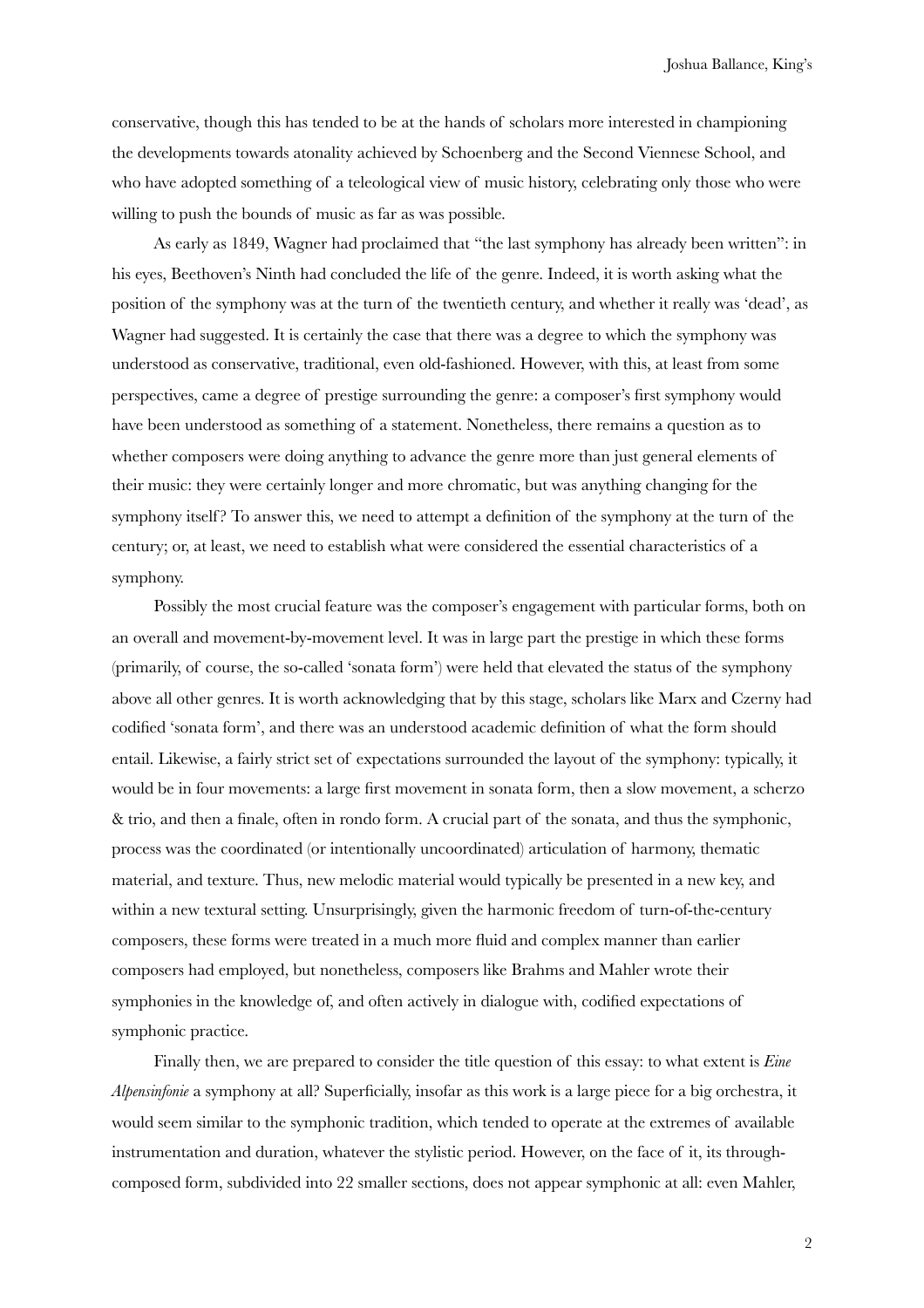who explored all sorts of formal distortions in his symphonies, had never written a single-movement work like this. Indeed, this is the conclusion reached by most scholars, who simply regard the title as an honorific, and fundamentally understand it as a tone-poem, with its form dictated by the programmatic narrative. Scholarly view of the success of this has varied: not unusually, it is Adorno who is the most critical, writing of the "crass externality of the relationship between program and form".

Norman del Mar, however, has briefly alluded to the possibility that it follows something of a Listzian fantasia-symphony plan. Though he doesn't extend this analysis very far, it is certainly worth exploring. This formal concept is one typically applied to single-movement works like this, in which we understand there to be an overall form to the work that loosely follows the four-movement shape outlined above.

In relation to this piece, the basic plan is thus: the first movement extends from the opening through to the summit; the summit and vision constitute the slow movement; the storm the scherzo; and the *Sonnenuntergang, Ausklang,* and return to *Nacht* the final movement. The first three sections of this work engage aptly with the characteristics of the relevant symphonic movements. The last is slightly more problematic, with no reference to any sort of rondo, or sonata form, and a complete rejection of the conventional jubilation with which symphonies often ended. Nonetheless, this is not completely unprecedented: Tchaikovsky 6; Brahms 3; and Mahler 9 had all concluded in similar manners. It is also worth noting that the piece includes a classic slow symphonic introduction (the opening, up to the dramatic caesura that precedes *Der Anstieg*), and a coda (the return of *Nacht* at the end, with its characteristic descending Bb minor scale, followed by the brass chorale). This thus suggests what Hepokoski & Darcy have termed the Introduction-Coda Frame, in which the introduction and coda set up a bounding frame within which the main activity of the movement or work operates, much as night frames day.

More broadly than this consideration of formal concerns, it is important to acknowledge the significance of the thematic process, so intricately bound up with symphonic practice, in this work. Even aside from the programmatic manipulation of his material, which is not the subject of this essay, the elaborate way in which Strauss reuses the same, often very simple, material in all sorts of guises speaks to his indebtedness to the symphonic tradition. Indeed, though the work appears to be permeated by a large number of different melodies, in reality many of these are derived from each other, thus firmly binding the work together. In 1884, Strauss had shown Brahms his Symphony in F minor: the older composer's response had been, "Your symphony contains too much playing about with themes." By 1915, Strauss had clearly improved has technique such that his prodigious melodic gift could be allied to a strong technical underpinning, with which he could link together these different themes.